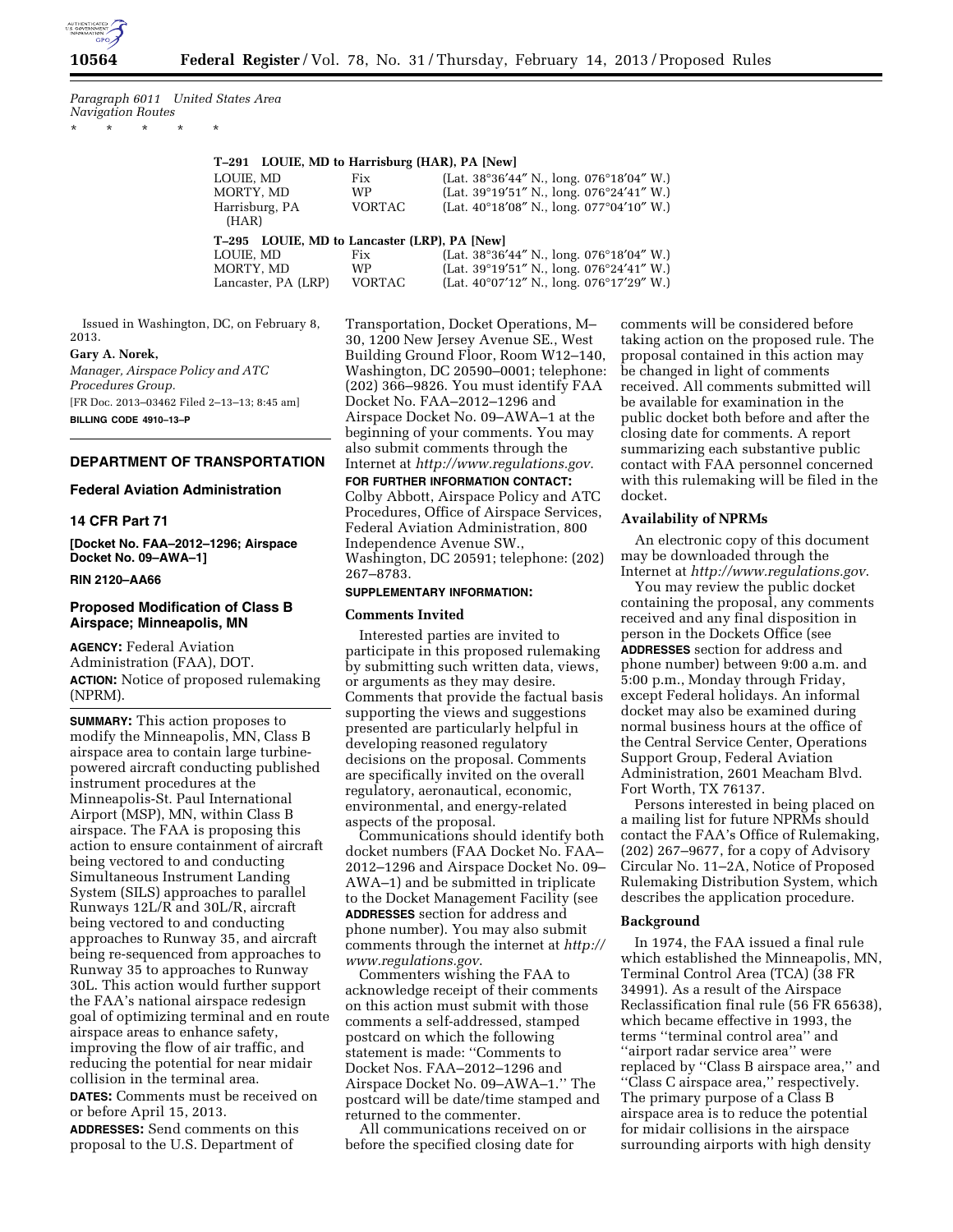air traffic operations by providing an area in which all aircraft are subject to certain operating rules and equipment requirements. FAA directives require Class B airspace areas be designed to contain all instrument procedures, and that air traffic controllers vector aircraft as appropriate to remain within Class B airspace after entry.

The Minneapolis Class B airspace area has only been amended once, in 2006, since being established to address the significant growth in aircraft operations and the construction of Runway 17/35 to accommodate the increased operations at that time. That amendment action modified the Class B airspace to (1) accommodate aircraft conducting SILS approaches to parallel Runways 12L/R and 30L/R, and (2) provide protection for aircraft conducting instrument approaches to MSP's new Runway 35.

Since the 2006 Minneapolis Class B airspace amendment action, changes to MSP vector patterns (traffic flows) and aircraft descent profiles, and the realization of a miscalculated Class B airspace boundary configuration have resulted in unanticipated and unintended Class B airspace exits. There are two areas in the existing Minneapolis Class B airspace extensions located northwest and southeast of MSP where aircraft on south downwind flight paths to MSP Runways 12R and 30L operate on, or in close proximity to, the existing Class B airspace boundaries. These downwind ''legs'' must be far enough away from the associated final approach course (FAC) to ensure that aircraft have enough airspace to execute a standard rate turn from the downwind leg to a point at which they are established on a 30° FAC intercept heading. This 30° intercept heading must be achieved at least three miles from the FAC. On the north side of the final approach areas (for Runways 12L and 30R), the downwind legs are more than 1.5 nautical miles (NM) from the Class B airspace boundary; however, on the south side of the final approach areas (for Runways 12R and 30L), the downwind legs are less than 0.65 NM from the Class B airspace boundary. The southern boundaries of the existing Class B airspace extensions located northwest and southeast of MSP require a one NM expansion further south, at a minimum, to ensure large turbinepowered aircraft flying the downwind legs of the southern traffic patterns supporting Runways 12R and 30L instrument procedures are safely contained within Class B airspace.

Also, there are three areas of the Minneapolis Class B airspace where arriving aircraft ''drop'' beneath the

floor of Class B airspace while descending for sequencing to closelyspaced, adjacent approaches at MSP. Since 2006, the fleet mix of aircraft operating at MSP has shifted from mostly rapidly descending DC–9s and B727s, to A320s, B757s, and other turbojet aircraft with more ''efficient wings'' that require a longer time to descend. As a result, the distance at which these slower descending aircraft must start a descent is located farther from MSP because the points at which air traffic control (ATC) must ensure the arriving aircraft reach 4,000 feet or 5,000 feet mean sea level (MSL), in order to commence the various instrument approach procedures, has not changed. This requirement to descend arriving large turbine-powered aircraft earlier often results in aircraft exiting the floor of existing Class B airspace.

Finally, a portion of the Runway 35 FAC, extended, is not contained entirely within the existing Class B airspace. Between 20 NM and 25 NM from the Minneapolis-St. Paul International (Wold-Chamberlain) Airport DME Antenna (I–MSP DME), the Runway 35 FAC is outside the boundary of existing Class B airspace; whereas, between 25 NM and 30 NM from the I–MSP DME, the Runway 35 FAC is inside the boundary of existing Class B airspace. As a result, aircraft turned on to the Runway 35 FAC, extended, at 6,000 feet MSL will be within Class B airspace between 25 NM and 30 NM from the I– MSP DME, but will be outside Class B airspace, beneath the existing 7,000-foot Class B airspace floor in that area between 20 NM and 25 NM from the I– MSP DME. Similarly, aircraft that are initially positioned for an approach to Runway 35, but then re-sequenced to Runway 30L, are also at risk of exiting the Class B airspace area. In this case, the typical flight path for aircraft being re-sequenced from Runway 35 to Runway 30L passes under the existing Class B airspace where, currently, the floor of the existing Class B airspace subarea is 7,000 feet MSL.

The proposed Minneapolis Class B airspace modifications described in this NPRM are intended to address these issues. For calendar year 2011, MSP ranked number 12 in the list of the ''50 Busiest FAA Airport Traffic Control Towers,'' with over 435,000 total airport operations. Additionally, the calendar year 2011 passenger enplanement data ranked MSP as number 16 among Commercial Service Airports, with 15,895,653 passenger enplanements (an increase of 2.47% from the previous year).

## **Pre-NPRM Public Input**

An Ad Hoc Committee, formed in 2010, reviewed the Minneapolis Class B airspace and provided recommendations to the FAA about the proposed design. The Ad Hoc Committee was chaired by the Minnesota Soaring Club representative with participants representing aviation interests in the greater Twin Cities area including representatives of air carrier, seaplane, ultralight, parachute, aerobatic, sailplane, experimental aircraft, and general aviation interests. The Ad Hoc Committee met three times; May 15, 2010; June 15, 2010; and July 13, 2010.

In addition, as announced in the **Federal Register** of January 5, 2011 (76 FR 489), four fact-finding informal airspace meetings were held; the first on March 18, 2011, at the Metropolitan Airports Commission in Minneapolis, MN; the second on March 19, 2011, at the In Flight Pilot Training, LLC., in Eden Prairie, MN; the third on March 21, 2011, at the Minnesota Army National Guard, Aviation Facility, in St. Paul, MN; and the fourth on March 22, 2011, at the Metropolitan Airports Commission in Minneapolis, MN. These meetings provided interested airspace users with an opportunity to present their views and offer suggestions regarding the planned modifications to the Minneapolis Class B airspace area.

The navigation aid radial information contained in the Ad Hoc Committee recommendations, the informal airspace meeting comments, and the proposal discussions that follow is presented relative to Magnetic North for ease of understanding. However, the navigation aid radial information contained in the regulatory text legal description is presented relative to both True North and Magnetic North.

All substantive airspace recommendations made by the Ad Hoc Committee and public comments received as a result of the informal airspace meetings were considered in developing this proposal.

## **Discussion of Ad Hoc Committee Recommendations**

The FAA prepared a preliminary design of the proposed Minneapolis Class B airspace modifications to illustrate the need for change and to serve as a basis for the Ad Hoc Committee's review. In general, the preliminary design featured a proposal to expand the southern boundaries of the existing Class B airspace extensions located northwest and southeast of MSP by approximately one NM to the south; lower the floor of portions of existing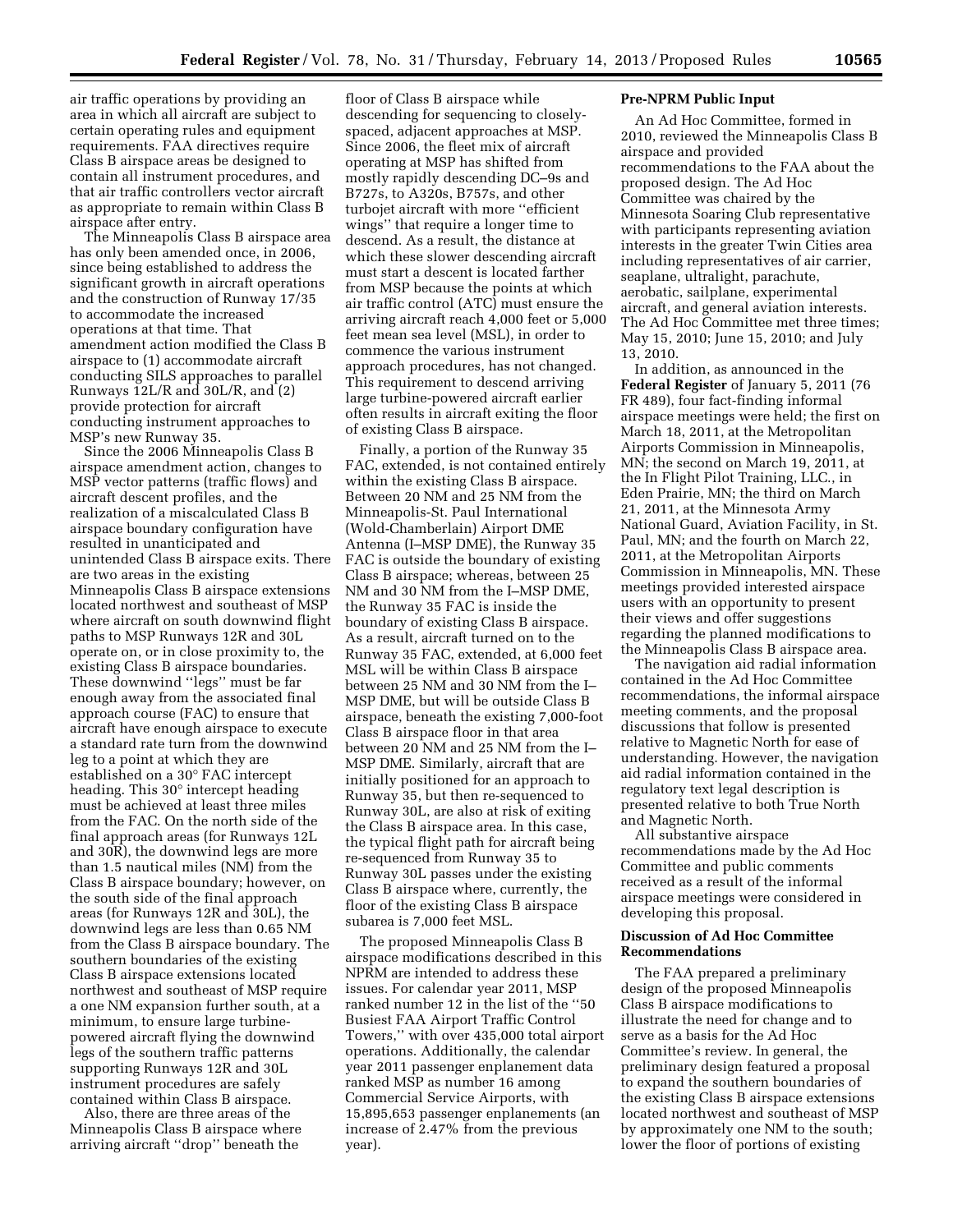Class B airspace abeam both sides of the existing Class B airspace extensions by 1,000 feet MSL; combine the existing Class B airspace subareas located south and southeast of MSP into one subarea, and; expand the boundary of existing Class B airspace south of MSP from the Gopher VHF omnidirectional range (VOR)/tactical air navigation (VORTAC) antenna (GEP) 160° radial to the GEP 157° radial.

The Ad Hoc Committee reported that most of the proposed Minneapolis Class B airspace area changes had little or no impact on the aviation community represented by the Ad Hoc Committee; however, they felt that the proposed modifications near the Stanton Airfield (SYN) would impact the Minnesota Soaring Club and Stanton Sport Aviation operations. The Ad Hoc Committee's report provided to the FAA contained six recommendations for consideration regarding the FAA's proposed modification of the Minneapolis Class B airspace area.

The Ad Hoc Committee recommended limiting the expansion of the existing Class B airspace located south of MSP, between 25 NM and 30 NM from the I– MSP DME, by defining the boundary using the GEP 158° radial instead of the initially proposed GEP 157° radial. They believed this change would better align the Class B airspace boundary with easily identifiable road junctions on the visual flight rules (VFR) charts and allow pilots of glider and powered aircraft, which are not Global Positioning System (GPS) equipped, to identify the Class B airspace boundary visually.

The FAA incorporated the Ad Hoc Committee's recommendation and defined the portion of the proposed Class B airspace boundary addressed above (proposed Area H) using the GEP 158° radial. Defining this portion of the proposed boundary from the GEP 157° radial to the GEP 158° radial would reduce the Class B airspace subarea by 0.8 NM laterally, but still provide containment of large turbine-powered aircraft within Class B airspace between 20 NM and 30 NM from the I–MSP DME.

The Ad Hoc Committee further recommended the FAA consider using a north-south aligned boundary to define the proposed GEP 158° radial boundary of the Class B airspace located south of MSP, between 25 NM and 30 NM from the I–MSP DME, in lieu of the discussion above. They thought this would more effectively shape the Class B airspace subarea boundary and minimize the Class B airspace expansion towards Stanton Airfield (SYN), as compared to the boundary

being aligned using GEP radials. They noted this change would naturally shape the proposed Class B airspace wider towards MSP and minimize the movement of the southern portion of the boundary towards SYN.

The FAA notes that there are no navigation aids available in the MSP terminal area whose position would provide a significantly improved northsouth alignment of the proposed boundary under discussion. Absent prominent landmarks being available where needed, to define a north-south aligned boundary, the FAA also considered using geographic references (latitude/longitude) to define the boundary. This alternative was also discounted because pilots of glider and powered aircraft, which are not GPS equipped, operating at SYN would not be able to easily identify the Class B airspace boundary and would risk further airspace incursions. Therefore, this proposal would define the boundary being discussed for the proposed Class B airspace Area H using the GEP 158° radial.

The Ad Hoc Committee also recommended the FAA consider moving the western boundary of the existing Class B airspace, located south of MSP, two degrees east by using the GEP 168° radial to define the boundary. The committee stated the two degree boundary movement would reduce the amount of Class B airspace with a 6,000 foot MSL floor that gliders operating out of SYN would have to stay below to clear.

This recommendation to change the existing GEP 170° radial to the GEP 168° radial to define the existing boundary of Class B airspace located south of MSP would affect two air traffic flows for Runway 35 arrivals and result in large turbine-powered aircraft not being contained within Class B airspace as they are today. If the committee's change was incorporated, the large turbine-powered aircraft inbound to MSP flying the TWOLF Standard Terminal Arrival (STAR) procedure from the south/southwest would fly, on average, an additional three miles in the very same airspace that nonparticipating VFR aircraft are flying in before they entered the protection of the Class B airspace area. Additionally, the large turbine-powered aircraft already contained in Class B airspace, flying a left downwind (southbound) traffic pattern to intercept Runway 35 approach procedures, would exit Class B airspace when the downwind leg of the traffic pattern extended beyond 20 NM from the I–MSP DME. The downwind leg of the traffic pattern to Runway 35 is typically five to seven

miles west of the FAC, but the GEP 168° radial is only 4 miles west of the FAC. When an aircraft flying at 6,000 feet MSL on a left downwind to Runway 35 extends beyond 20 NM from the I–MSP DME, it would exit Class B airspace beneath the existing Class B airspace subarea with a 7,000-foot MSL floor, and again be flying in the same airspace used by nonparticipating VFR aircraft before re-entering Class B airspace after being turned-on to the base leg of the traffic pattern in preparation of intercepting the Runway 35 FAC, extended. Both scenarios highlight the unintended consequences that would result from moving the western boundary of the existing Class B airspace subarea located south of MSP two degrees to the east and the counterproductive result to this proposed action.

The Ad Hoc Committee was concerned about the availability of airspace north of SYN. They recommended the FAA establish only the portion of the proposed Class B airspace located south of MSP, west of the GEP 158° radial, with a 6,000-foot MSL floor and retain the existing 7,000 foot MSL floor in the remainder of the existing Class B airspace north of SYN. They further recommended that if more Class B airspace was required north of SYN, the FAA lower the portion of existing Class B airspace from 7,000 feet MSL to 6,000 feet MSL in the area necessary in the Class B airspace cutout north of SYN. The committee wanted to retain the majority of airspace available north of SYN with a 7,000-foot MSL ceiling.

The FAA evaluated this recommendation and determined the proposed Class B airspace located south of MSP and north of SYN (proposed Area H) is necessary with a 6,000-foot MSL floor. Aircraft that are inbound to Runway 35, but then re-sequenced to Runway 30L, are often vectored northeastward through the proposed Class B airspace Area H subarea at 6,000 feet MSL or higher, depending on traffic volume. Typically, aircraft arrivals inbound from the south are resequenced to Runway 30L when the traffic flows from the north and southwest saturate the Runway 35 FAC. As the number of aircraft sequenced to Runway 35 increases, the point at which aircraft from the south must be resequenced and turned to Runway 30L extends farther to the south; requiring the availability of Class B airspace with a 6,000-foot MSL floor. The proposed modification to establish the new Class B airspace Area H with a 6,000-foot MSL floor would ensure inbound aircraft that are at or descending to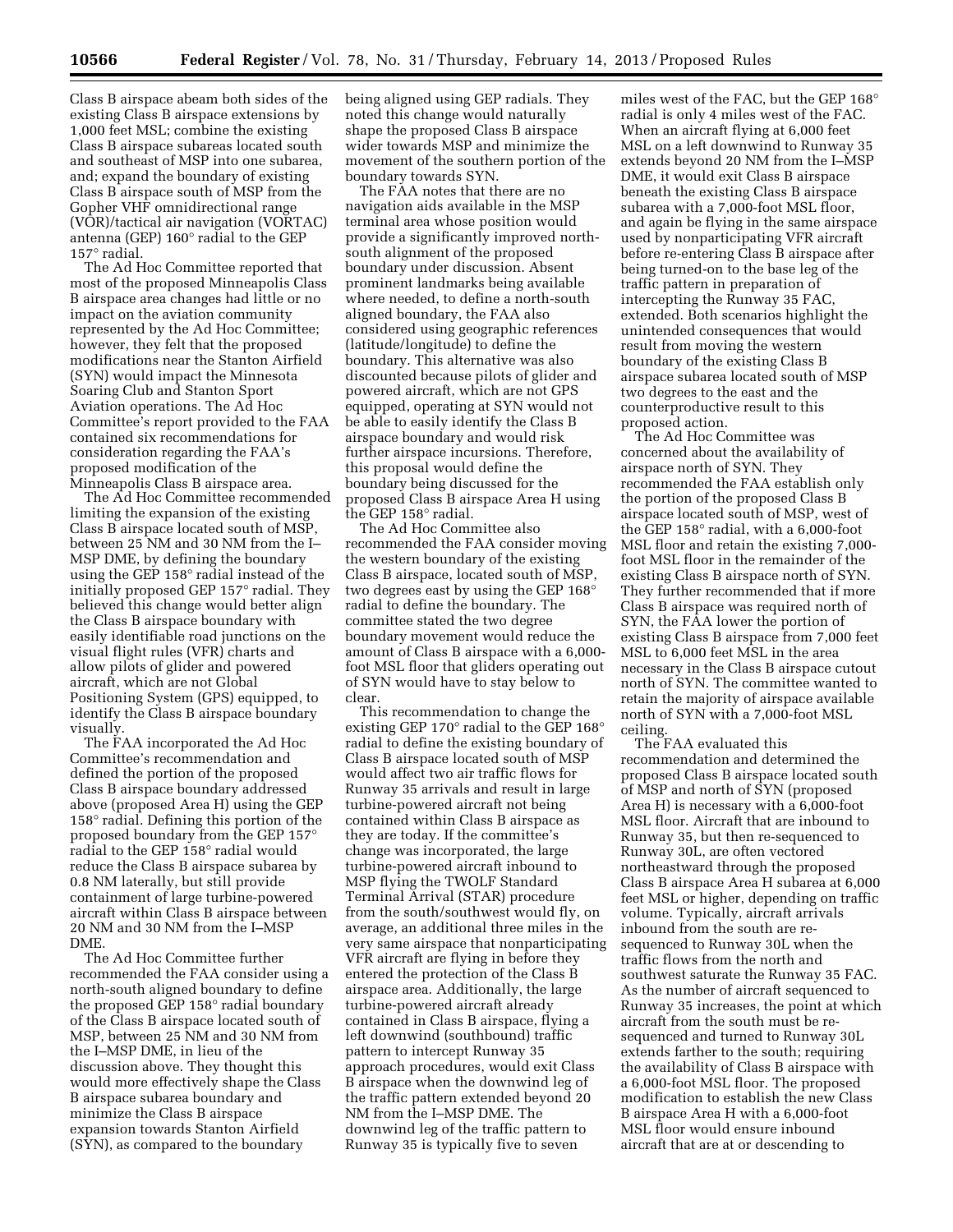6,000 feet MSL do not exit Class B airspace when transitioning from a Runway 35 arrival to a Runway 30L arrival.

However, in response to the second part of the Ad Hoc Committee's recommendation to minimize the amount of Class B airspace north of SYN being lowered, the initially proposed 25 NM boundary of Class B airspace being lowered to 6,000 feet MSL could be reduced to the 24 NM arc from the I– MSP DME with the floor of the remaining portion of existing Class B airspace between the 24 NM and 25 NM arcs from the I–MSP DME retained at 7,000 feet MSL. The net effect would be to limit the amount of proposed Class B airspace north of SYN being lowered to 6,000 feet MSL by moving the proposed boundary of that subarea one NM further north of SYN. This change to the proposal would still provide the Class B airspace necessary to contain large turbine-powered aircraft within Class B airspace when being re-sequenced from Runway 35 to Runway 30L, but leaves the Class B airspace overhead SYN unchanged.

The Ad Hoc Committee's final recommendation to the FAA was to consider moving the existing Class B airspace boundary over SYN north or eliminating the current 7,000-foot MSL Class B airspace floor altogether. It felt that flight track data shown to it indicated that the floor at the 25 NM line over SYN could be either moved northward or perhaps eliminated.

In this proposal, the FAA moved the 25 NM boundary of proposed Class B airspace to be lowered to 6,000 feet MSL one NM north to the 24 NM arc from the I–MSP DME in accordance with the Ad Hoc Committee's previous recommendation. The existing Class B airspace north of SYN that falls outside 24 NM from the I–MSP DME would remain unchanged. The FAA believes the minimal number of flight tracks documented below the existing Class B airspace between 24 NM and 25 NM from the I–MSP DME below 7,000 feet MSL can be managed with ATCassigned course changes.

## **Discussion of Informal Airspace Meeting Comments**

The FAA received written comments from thirteen individuals and organizations as a result of the informal airspace meetings. Seven commenters found the FAA's presentation helpful in understanding the requirement and issues, and clearly demonstrated an understanding of all stakeholders' views. The remaining commenters provided comments opposing various aspects of the proposed Minneapolis

Class B airspace area modification. The following discussion addresses the substantive comments received.

One commenter questioned the reason for the proposed Class B airspace modification and submitted that the proposed modifications would further restrict General Aviation (GA) freedom of flight around the Twin Cities area, especially near Airlake Airport (LVN). He stated that the new airspace design might cause confusion and more airspace incursion violations, suggesting that the FAA ''keep things the same'' and have fewer regulations.

The FAA is proposing this action to ensure aircraft being vectored and conducting SILS approaches to MSP parallel Runways 12L/R and 30L/R, aircraft being vectored to and conducting approaches to Runway 35, and aircraft being re-sequenced from approach procedures for Runway 35 to approach procedures for Runway 30L are contained within Class B airspace. The FAA does not agree with the commenter that the proposed modification will further restrict GA freedom of flight, especially near LVN. The closest proposed Class B airspace modification to LVN by this action is approximately six miles southeast of the airport; the proposed lowering of Class B airspace (proposed Area H) from 7,000 feet MSL to 6,000 feet MSL. LVN is located approximately 14 NM south of the I–MSP DME, between the 12 NM and 20 NM I–MSP DME arcs where the Class B airspace floor would remain unchanged at 4,000 feet MSL. Additionally, the navigation aids that currently define the various Class B airspace boundaries would continue to define the modified boundaries. The FAA believes the proposed Class B airspace modifications have been clearly developed to prevent confusion, and would not contribute to unintentional airspace incursion violations.

One commenter expressed concern with the regulations that allow aircraft without transponders (sailplanes and gliders) to operate within the 30 NM Mode C veil around MSP, outside the Minneapolis Class B airspace area, because ATC may not be able to see the sailplanes and gliders on radar or advise other aircraft operating in the same area of their presence. The commenter stated that in the interest of safety, the FAA should look very seriously at the notransponder exception allowing aircraft without a transponder to operate near congested Class B airspace areas.

The commenter is seeking a change to Title 14 Code of Federal Regulations (14 CFR) section 91.215, ATC transponder and altitude reporting equipment and use. This regulation, in part, provides an

''exception'' to the transponder requirement for aircraft not originally certified with an engine-driven electrical system to conduct operations within the 30 NM Mode C veil around Class B airspace primary airports, outside Class B airspace without a transponder. This suggestion is beyond the scope of this action. The MSP Terminal Radar Approach Control (TRACON) controllers are aware that gliders and sailplanes are operating near SYN without transponders and will continue to provide traffic advisories, to the extent possible, to VFR aircraft under their control that are operating near SYN.

One commenter stated that the Class B airspace modifications presented in the March 22, 2011, meeting offered some relief for SYN glider flights compared to previous versions, but that there was increased and unnecessary complexity created with the 24 NM to 25 NM Class B airspace subarea retained with a 7,000-foot MSL floor. A second commenter argued the same point, stating that the proposed modification creates an alleyway of airspace that will confuse pilots and may result in inadvertent airspace incursions. The commenters suggested that the Minneapolis Class B airspace should either end at 24 NM between the GEP 158° radial and the Flying Cloud VOR/ DME navigation aid (FCM) 123° radial to simplify navigation for most gliders, or utilize a more consistent Class B airspace floor in this area preserving the 7,000-foot MSL floor directly over SYN. The first commenter also mentioned that the flight path summaries briefed at the informal airspace meetings did not show or take into account the nontransponder equipped gliders operating in the vicinity of SYN adjacent to the current MSP Class B airspace.

The FAA reviewed the Class B airspace subarea with a 7,000-foot MSL floor located between 24 NM and 25 NM from the I–MSP DME, from the GEP 158° radial to the FCM 123° radial, addressed by the commenters and incorporated their suggestion to remove it from the proposal to reduce the perceived airspace complexity and confusion for users in the area north of SYN. As a result, inbound aircraft transitioning from Runway 35 to Runway 30L will be issued ATCassigned headings to keep them within the proposed Class B airspace Area H between 20 NM and 24 NM from the I– MSP DME.

Additionally, the FAA acknowledges that the flight path summaries presented at the informal airspace meetings did not include non-transponder equipped aircraft (gliders) since track recording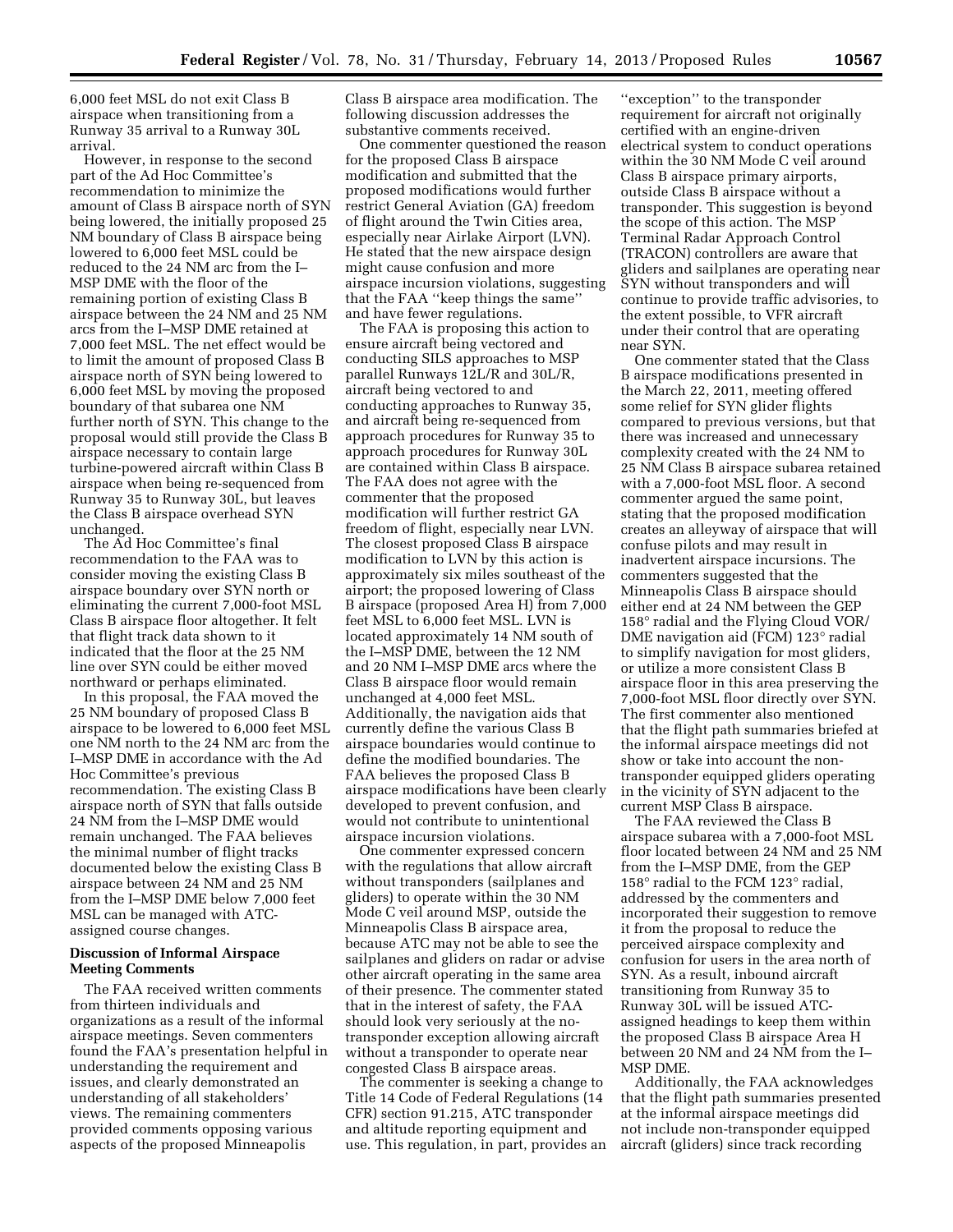are only possible on transponderequipped aircraft. This limitation underscores the need and importance for Minneapolis Class B airspace to be designed in such a way that it not only contains large turbine-powered aircraft arriving and departing MSP or nonparticipating VFR aircraft cleared into the Class B airspace by the MSP TRACON, but also segregates aircraft operating within the Class B airspace and those operating outside the Class B airspace, especially those not visible to ATC radar.

One commenter suggested that lowering the Class B airspace located north of SYN, from 7,000 feet MSL to 6,000 feet MSL, should be limited to the airspace west of the GEP 158° radial and the remainder of the Class B airspace subarea left unchanged with a 7,000-foot MSL floor. The commenter argued that this would allow continued upwind operations of glider training flights north of SYN.

As mentioned previously, the proposed Class B airspace located north of SYN between 20 NM and 24 NM from the I–MSP DME is necessary with a 6,000-foot MSL floor to ensure aircraft inbound to Runway 35, but then resequenced to Runway 30L are contained within Class B airspace. The proposed Class B airspace Area H would ensure aircraft that are at or descending to 6,000 feet MSL do not exit Class B airspace when transitioning from a Runway 35 arrival to a Runway 30L arrival. However, this action also proposes to return the Class B airspace located north of SYN outside 24 NM from the I–MSP DME between the GEP 158° and FCM 123° radials to the NAS. This airspace return is expected to continue supporting upwind operations of glider training flights north of SYN, as well as other nonparticipating VFR aircraft flying in the vicinity of SYN.

One commenter suggested that the FAA change nine of the Minneapolis Class B airspace boundary segments to align them with prominent geographic landmarks such as rivers and freeways, rather than the existing DME distance and VOR radials. A list of specific boundary changes were recommended and provided for the airspace boundaries located within a short distance (less than one mile) of available landmarks, and where the realignments would keep MSP traffic contained within Class B airspace. The commenter argued that the recommended changes would enhance safety by improving situational awareness for VFR traffic operating below Class B airspace subareas; stating that eliminating the need [for pilots] to keep eyes inside the cockpit would improve traffic scans and

would reduce the risk of mid-air collisions.

Using prominent geographic features (landmarks), when they are easily identifiable and coincide with proposed airspace configuration modifications, help identify Class B airspace boundaries and enhances the situational awareness for VFR pilots flying in the vicinity of Class B airspace areas. The scope of this proposed modification is to modify the Minneapolis Class B airspace areas where aircraft containment has been compromised so as to minimize airspace impacts on nonparticipating VFR aircraft operating in the vicinity of the Class B airspace. There are not any easily identifiable landmarks available that coincide with the proposed Class B airspace boundaries needed to contain the large turbine-powered aircraft arriving/ departing MSP, without expanding the proposed Class B airspace subareas beyond what is required to match existing landmarks. Since there have not been any containment problems in the areas where the commenter suggested boundary changes, the FAA has opted to retain the existing boundaries and limit the scope of this action as mentioned previously.

## **The Proposal**

The FAA is proposing an amendment to Title 14 of the Code of Federal Regulations

(14 CFR) part 71 to modify the Minneapolis Class B airspace area. This action (depicted on the attached chart) proposes to expand the southern boundary of the existing Area D extensions by approximately 1 NM to the south, lower the floor of portions of existing Class B airspace Area E abeam both sides of the existing Area D extensions by 1,000 feet MSL, reduce the southern boundary of existing Area E located southeast of MSP by 1 NM and combine the remaining airspace of that portion of Area E with existing Area F, and move the eastern boundary of existing Area F from the GEP 160° radial to the GEP 158° radial between 24 NM and 30 NM from the I–MSP DME navigation aid. These proposed modifications would provide the minimum additional airspace needed to contain large turbine-powered aircraft conducting instrument procedures within the confines of Class B airspace.

Except for Areas A, B, and C, the proposed descriptions of all other Minneapolis Class B airspace subareas would be reconfigured, re-described, and realigned by geographic position in relation to the I–MSP DME antenna rather than the previous practice of combining geographically separate areas

that share common Class B airspace altitude floors into one large, complex subarea description. The current MSP Class B airspace area consists of six subareas (A through F) whereas the proposed configuration would consist of ten subareas (A through J). The proposed revisions to the Minneapolis Class B airspace area, by subarea, are outlined below.

*Area A.* Area A is the surface area that extends upward from the surface to 10,000 feet MSL in the Class B airspace contained in the current Area A. The FAA is not proposing any changes to Area A.

*Area B.* Area B extends upward from 2,300 feet MSL to 10,000 feet MSL in the Class B airspace contained in the current Area B. The FAA is not proposing any changes to Area B.

*Area C.* Area C extends upward from 3,000 feet MSL to 10,000 feet MSL in the Class B airspace contained in the current Area C. The FAA is not proposing any changes to Area C.

*Area D.* Area D would be revised to include the airspace extending upward from 4,000 feet MSL to 10,000 feet MSL in the Class B airspace contained in the current Area D with the southern boundary of the Class B airspace extensions moved approximately 1 NM to the south. The expanded southern boundary of the new Area D extensions would ensure containment of aircraft flying the southern traffic pattern downwind legs for Runway 12R and 30L instrument procedures within Class B airspace.

*Area E.* Area E would be revised to include the airspace extending upward from 6,000 feet MSL to 10,000 feet MSL between the GEP 295° radial clockwise to the GEP 352° radial and the 20 NM to 30 NM arcs from the I–MSP DME. This new subarea would lower a portion of existing Class B airspace contained in the current Area E by 1,000 feet MSL to ensure containment of aircraft that require a longer time/distance to descend for sequence to closely spaced, adjacent instrument approaches to Runways 12L and 12R within Class B airspace.

*Area F.* Area F would include the airspace extending upward from 7,000 feet MSL to 10,000 feet MSL between the GEP 085° radial clockwise to the GEP 105° radial and the 20 NM to 30 NM arcs from the I–MSP DME. This new subarea would be established in existing Class B airspace contained in the current Area E.

*Area G.* Area G would include the airspace extending upward from 6,000 feet MSL to 10,000 feet MSL between the GEP 105° radial clockwise to the GEP 115° radial and the 20 NM to 30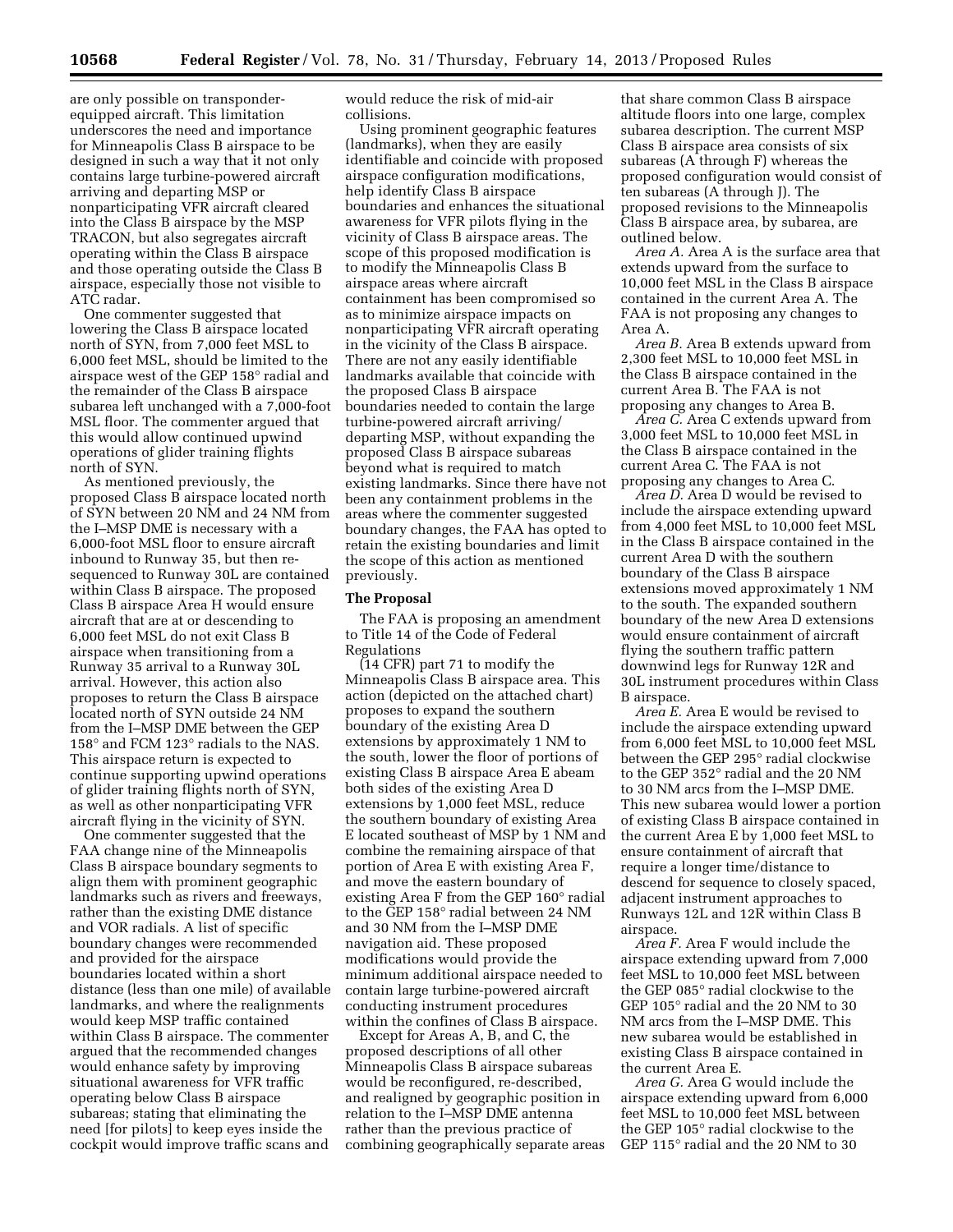NM arcs from the I–MSP DME. This new subarea would lower a portion of existing Class B airspace contained in the current Area E by 1,000 feet MSL to ensure containment of aircraft that require a longer time/distance to descend for sequence to closely spaced, adjacent instrument approaches to Runways 30L and 30R within Class B airspace.

*Area H.* Area H would include the airspace extending upward from 6,000 feet MSL to 10,000 feet MSL in the existing Class B airspace contained in current Area F and a portion of current Area E located southeast of MSP. This new subarea would expand the eastern boundary of the current Area F to the GEP 158° radial, reduce the southern boundary of the portion of current Area E to the 24 NM arc from the I–MSP DME, and lower the Class B airspace floor in the remaining portion of the current Area E to match the Class B airspace floor in the current Area F. The new subarea would ensure containment of aircraft flying the Runway 35 procedures and associated traffic patterns, as well as the aircraft being resequenced from Runway 35 to Runway 30L approaches, within Class B airspace.

*Area I.* Area I would include the airspace extending upward from 7,000 feet MSL to 10,000 feet MSL between the GEP 170° radial clockwise to the FCM 270° radial and the 20 NM to 30 NM arcs from the I–MSP DME. This new subarea would be established in existing Class B airspace contained in the current Area E.

*Area J.* Area J would include the airspace extending upward from 6,000 feet MSL to 10,000 feet MSL between the FCM 270° radial clockwise to the FCM 294° radial and the 20 NM to 30 NM arcs from the I–MSP DME. This new subarea would lower a portion of existing Class B airspace contained in the current Area E by 1,000 feet MSL to ensure containment of aircraft that require a longer time/distance to descend for sequence to closely spaced, adjacent instrument approaches to Runways 12L and 12R within Class B airspace.

Finally, this proposed action would update the Minneapolis-St. Paul International (Wold-Chamberlain) Airport reference point, the Gopher VORTAC, the Flying Cloud VOR/DME, and the Minneapolis-St. Paul International (Wold-Chamberlain) Airport DME geographic coordinates (latitude/longitude) to reflect current NAS data is reflected in the Minneapolis Class B airspace area legal description header. The geographic coordinates in this proposal are stated

in degrees, minutes, and seconds based on North American Datum 83.

Implementation of these proposed modifications to the Minneapolis Class B airspace area would ensure containment of large turbine-powered aircraft within Class B airspace as required by FAA directive to enhance safety and the efficient management of aircraft operations in the Minneapolis, MN, terminal area.

Class B airspace areas are published in paragraph 3000 of FAA Order 7400.9W, Airspace Designations and Reporting Points, dated August 8, 2012, and effective September 15, 2012, which is incorporated by reference in 14 CFR section 71.1. The Class B airspace area listed in this document would be published subsequently in the Order.

### **Regulatory Evaluation Summary**

Changes to Federal regulations must undergo several economic analyses. First, Executive Order 12866 and Executive Order 13563 directs that each Federal agency shall propose or adopt a regulation only upon a reasoned determination that the benefits of the intended regulation justify its costs. Second, the Regulatory Flexibility Act of 1980 (Pub. L. 96–354) requires agencies to analyze the economic impact of regulatory changes on small entities. Third, the Trade Agreements Act (Pub. L. 96–39) prohibits agencies from setting standards that create unnecessary obstacles to the foreign commerce of the United States. In developing U.S. standards, the Trade Act requires agencies to consider international standards and, where appropriate, that they be the basis of U.S. standards. Fourth, the Unfunded Mandates Reform Act of 1995 (Pub. L. 104–4) requires agencies to prepare a written assessment of the costs, benefits, and other effects of proposed or final rules that include a Federal mandate likely to result in the expenditure by State, local, or tribal governments, in the aggregate, or by the private sector, of \$100 million or more annually (adjusted for inflation with base year of 1995). This portion of the preamble summarizes the FAA's analysis of the economic impacts of this proposed rule.

Department of Transportation Order DOT 2100.5 prescribes policies and procedures for simplification, analysis, and review of regulations. If the expected cost impact is so minimal that a proposed or final rule does not warrant a full evaluation, this order permits that a statement to that effect and the basis for it be included in the preamble if a full regulatory evaluation of the cost and benefits is not prepared. Such a determination has been made for this proposed rule. The reasoning for this determination follows:

This action proposes to modify the Minneapolis, MN, Class B airspace area to contain large turbine-powered aircraft conducting published instrument procedures within Class B airspace, and reduce the potential for midair collisions. Given the current boundaries and changes in MSP traffic flows and aircraft descent profiles since the last restructuring, instrument flight rules (IFR) flights are not contained within Class B airspace. This amendment would restructure the airspace to ensure containment of these aircraft within Class B airspace which would reduce the potential for midair collisions in the terminal area. The amendment would also reduce controller workload by reducing the number of Class B airspace excursions.

The proposed restructuring accommodates aircraft approaches on flight paths that are currently close to the Class B airspace boundaries, by proposing these boundaries be moved slightly. Also, since the last restructuring of the airspace, the fleet mix has changed from more rapidly descending aircraft to turbojets with more ''efficient wings'' which require a longer time to descend. To better contain these new turbojets, the amendment proposes lowering the floor of the Class B airspace in the areas where arriving aircraft currently drop beneath the floor of Class B airspace so they would be contained. Also, the original Class B airspace design does not contain a portion of one of the FACs within the existing Class B airspace and consequently aircraft traveling along this FAC exit Class B airspace for part of the descent. The rule proposes moving the Class B boundary and lowering the floor in this portion of the airspace so that aircraft using this FAC would be contained within Class B airspace.

The FAA expects these changes would have little impact on VFR traffic as VFR aircraft would have the alternatives of flying under or over the redesigned Class B or through it with clearance from air traffic control. Although there was a comment expressing concern that the proposed modifications would restrict general aviation flight around the Twin Cities area, in particular near Airlake Airport (LVN), the FAA notes that LVN is a significant distance from the proposed modifications and there should be no impact to general aviation traffic in that area. Furthermore, the Ad Hoc Committee which was formed to review the Class B airspace proposal and provide feedback to the FAA reported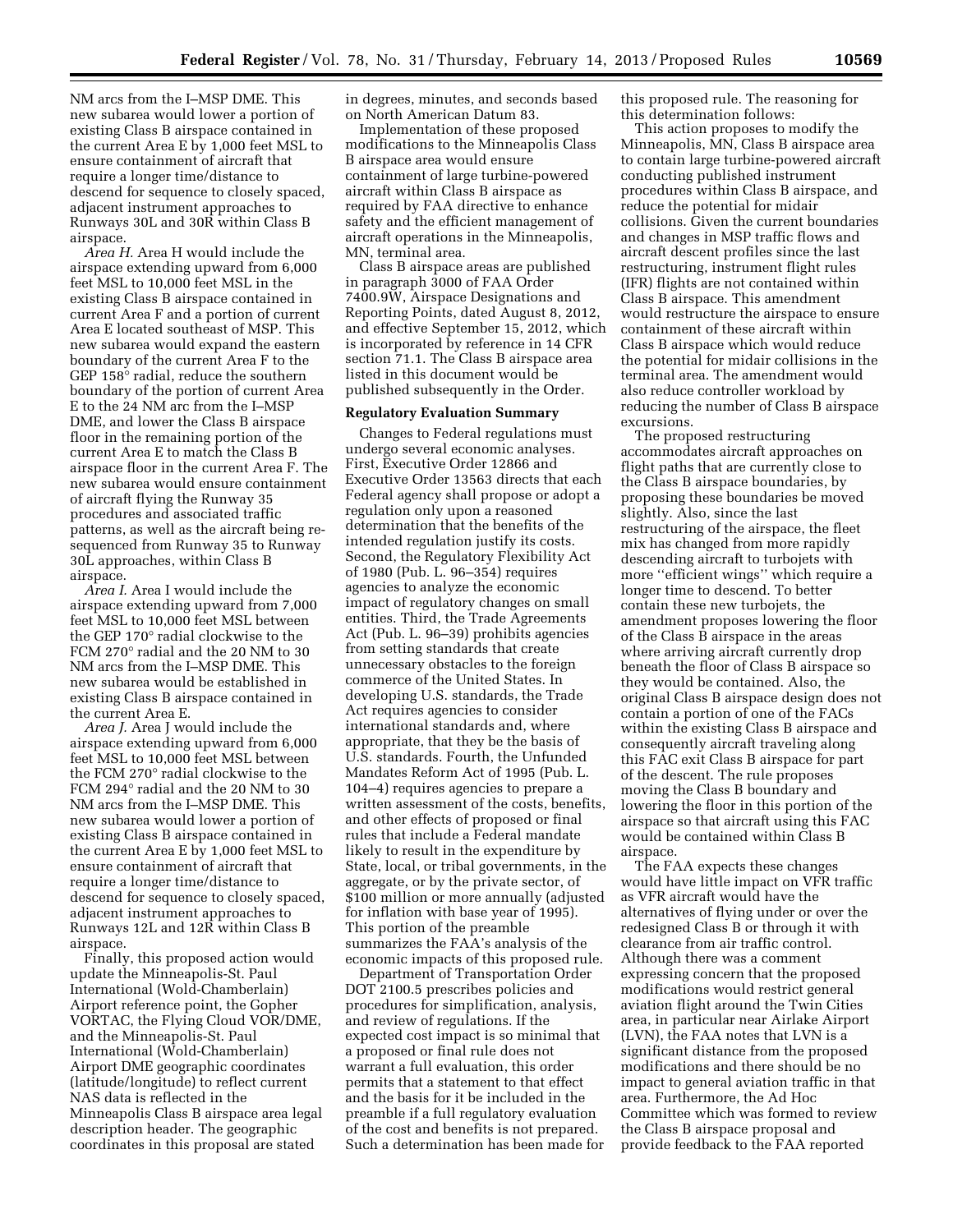most of the proposed changes would have little or no impact on the aviation community they represented, including non-participating VFR aircraft, with the exception of the cutout near Stanton Airfield. The committee did however indicate the proposed modifications would impact the Minnesota Soaring Club and Stanton Sport Aviation operations and provided six recommendations to alleviate the potential impact. Additionally, the FAA held several fact finding informal airspace meetings. As a result of the Ad Hoc Committee and informal airspace meeting inputs, the FAA incorporated those recommendations and comments that supported containment of IFR traffic within Class B airspace with an expected minimal impact on nonparticipatory VFR operations. The FAA anticipates the proposed modifications would continue to allow sufficient airspace for VFR operations in the vicinity of the Minneapolis Class B airspace area.

The expected outcome would be a minimal impact with positive net benefits, and a regulatory evaluation was not prepared. The FAA requests comments with supporting justification about the FAA determination of minimal impact.

The FAA has, therefore, determined that this proposed rule is not a ''significant regulatory action'' as defined in section 3(f) of Executive Order 12866, and is not ''significant'' as defined in DOT's Regulatory Policies and Procedures.

## **Initial Regulatory Flexibility Determination**

The Regulatory Flexibility Act of 1980 (Pub. L. 96–354) (RFA) establishes ''as a principle of regulatory issuance that agencies shall endeavor, consistent with the objectives of the rule and of applicable statutes, to fit regulatory and informational requirements to the scale of the businesses, organizations, and governmental jurisdictions subject to regulation. To achieve this principle, agencies are required to solicit and consider flexible regulatory proposals and to explain the rationale for their actions to assure that such proposals are given serious consideration.'' The RFA covers a wide-range of small entities, including small businesses, not-forprofit organizations, and small governmental jurisdictions.

Agencies must perform a review to determine whether a rule will have a significant economic impact on a substantial number of small entities. If the agency determines that it will, the agency must prepare a regulatory

flexibility analysis as described in the RFA.

However, if an agency determines that a rule is not expected to have a significant economic impact on a substantial number of small entities, section 605(b) of the RFA provides that the head of the agency may so certify and a regulatory flexibility analysis is not required. The certification must include a statement providing the factual basis for this determination, and the reasoning should be clear.

The proposed rule is expected to improve safety by redefining Class B airspace boundaries and would impose only minimal costs. It is expected to cause little impact on VFR traffic. VFR traffic that might be currently flying in airspace that would be re-designated as Class B airspace would continue to have the option of flying above or below the proposed Class B airspace or obtaining clearance to fly through. The proposed amendment would not require updating of materials outside the normal update cycle. Therefore, the expected outcome would be a minimal economic impact on small entities affected by this rulemaking action.

Therefore, the FAA certifies this proposed rule, if promulgated, would not have a significant impact on a substantial number of small entities. The FAA solicits comments regarding this determination. Specifically, the FAA requests comments on whether the proposed rule creates any specific compliance costs unique to small entities. Please provide detailed economic analysis to support any cost claims. The FAA also invites comments regarding other small entity concerns with respect to the proposed rule.

## **International Trade Impact Assessment**

The Trade Agreements Act of 1979 (Pub. L. 96–39), as amended by the Uruguay Round Agreements Act (Pub. L. 103–465), prohibits Federal agencies from establishing standards or engaging in related activities that create unnecessary obstacles to the foreign commerce of the United States. Pursuant to these Acts, the establishment of standards is not considered an unnecessary obstacle to the foreign commerce of the United States, so long as the standard has a legitimate domestic objective, such the protection of safety, and does not operate in a manner that excludes imports that meet this objective. The statute also requires consideration of international standards and, where appropriate, that they be the basis for U.S. standards. The FAA has assessed the potential effect of this proposed rule and determined that it would have only

a domestic impact and therefore no effect on international trade.

## **Unfunded Mandates Assessment**

Title II of the Unfunded Mandates Reform Act of 1995 (Pub. L. 104–4) requires each Federal agency to prepare a written statement assessing the effects of any Federal mandate in a proposed or final agency rule that may result in an expenditure of \$100 million or more (in 1995 dollars) in any one year by State, local, and tribal governments, in the aggregate, or by the private sector; such a mandate is deemed to be a ''significant regulatory action.'' The FAA currently uses an inflation-adjusted value of \$143.1 million in lieu of \$100 million. This proposed rule does not contain such a mandate; therefore, the requirements of Title II of the Act do not apply.

#### **Environmental Review**

This proposal will be subject to an environmental analysis in accordance with FAA Order 1050.1E, ''Environmental Impacts: Policies and Procedures,'' prior to any FAA final regulatory action.

# **List of Subjects in 14 CFR Part 71**

Airspace, Incorporation by reference, Navigation (air).

#### **The Proposed Amendment**

In consideration of the foregoing, the Federal Aviation Administration proposes to amend 14 CFR part 71 as follows:

## **PART 71—DESIGNATION OF CLASS A, B, C, D, AND E AIRSPACE AREAS; AIR TRAFFIC SERVICE ROUTES; AND REPORTING POINTS**

■ 1. The authority citation for part 71 continues to read as follows:

**Authority:** 49 U.S.C. 106(g), 40103, 40113, 40120; E.O. 10854, 24 FR 9565, 3 CFR, 1959– 1963 Comp., p.389.

## **§ 71.1 [Amended]**

■ 2. The incorporation by reference in 14 CFR 71.1 of the Federal Aviation Administration Order 7400.9W, Airspace Designations and Reporting Points, dated August 8, 2012, and effective September 15, 2012, is amended as follows:

*Paragraph 3000—Subpart B—Class B Airspace* 

\* \* \* \* \*

### **AGL MN B Minneapolis, MN [Amended]**

Minneapolis-St. Paul International (Wold-Chamberlain) Airport (Primary Airport) (Lat. 44°52'55" N., long. 93°13'18" W.)

Gopher VORTAC

(Lat. 45°08′44″ N., long. 93°22′23″ W.)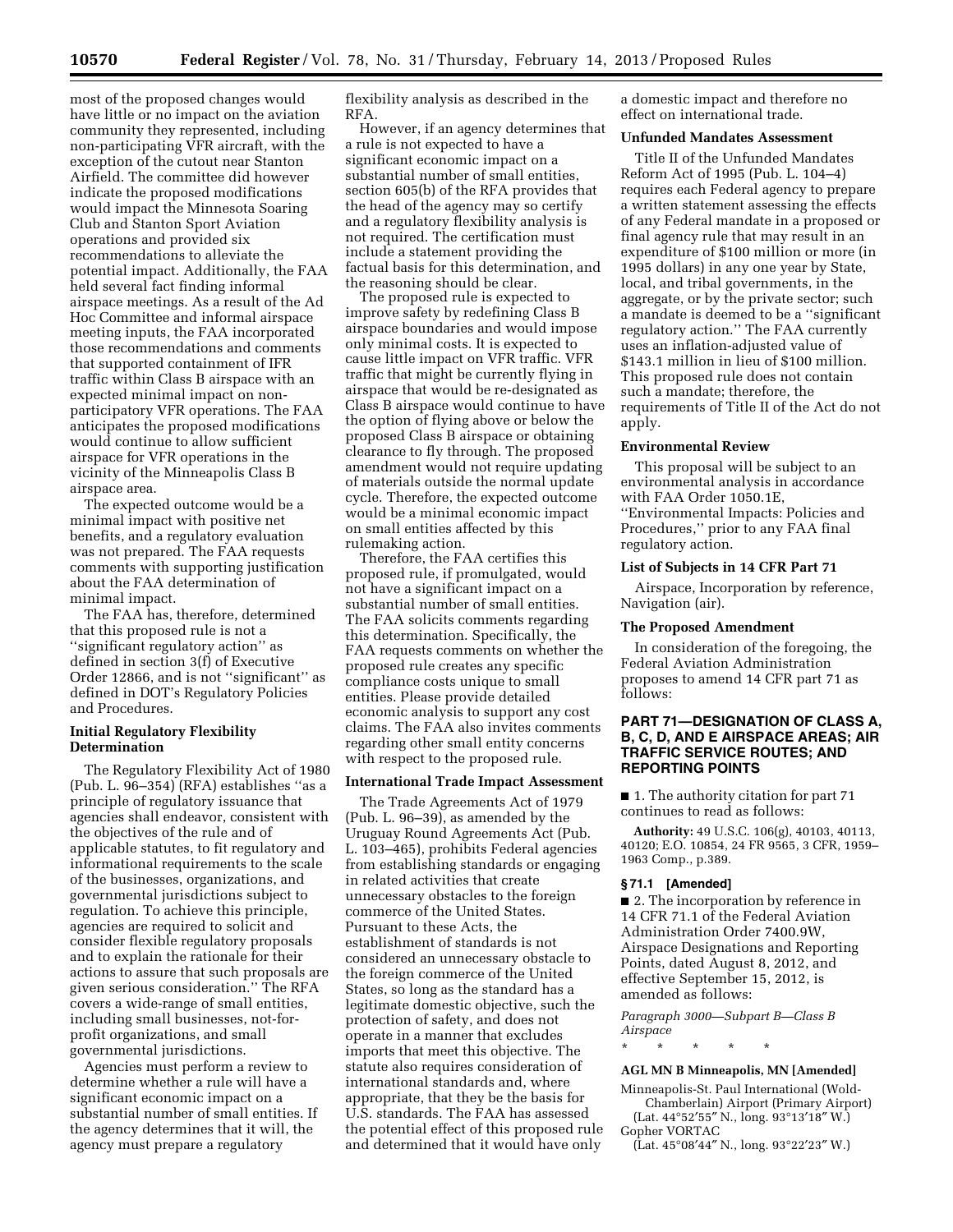Flying Cloud VOR/DME

(Lat. 44°49′31″ N., long. 93°26′34″ W.) Minneapolis-St. Paul International (Wold-Chamberlain) Airport DME Antenna (I–

MSP DME) (Lat. 44°52′27″ N., long. 93°12′21″ W.)

#### **Boundaries**

*Area A.* That airspace extending upward from the surface to and including 10,000 feet MSL within a 6 NM radius of I–MSP DME.

*Area B.* That airspace extending upward from 2,300 feet MSL to and including 10,000 feet MSL within an 8.5 NM radius of I–MSP DME, excluding Area A previously described.

*Area C.* That airspace extending upward from 3,000 feet MSL to and including 10,000 feet MSL within a 12 NM radius of I–MSP DME, excluding Area A and Area B previously described.

*Area D.* That airspace extending upward from 4,000 feet MSL to and including 10,000 feet MSL within an area bounded by a line beginning at the intersection of the 20 NM arc of the I–MSP DME and the Gopher VORTAC 301°T/295°M radial; thence clockwise along the 20 NM arc of the I–MSP DME to the Gopher VORTAC 121°T/115°M radial; thence southeast along the Gopher VORTAC 121°T/115°M radial to the 30 NM arc of the I–MSP DME; thence clockwise along the 30 NM arc of the I–MSP DME to the Flying Cloud VOR/DME 124°T/123°M radial; thence northwest along the Flying Cloud VOR/DME 124°T/123°M radial to the 20 NM arc of the I–MSP DME; thence clockwise along the 20 NM are of the I–MSP DME to the Flying Cloud VOR/DME 295°T/ 294°M radial; thence northwest along the Flying Cloud VOR/DME 295°T/294°M radial to the 30 NM arc of the I–MSP DME; thence clockwise along the 30 NM arc of the I–MSP DME to the Gopher VORTAC 301°T/295°M radial; thence southeast along the Gopher VORTAC 301°T/295°M radial to the point of beginning, excluding Area A, Area B, and Area C previously described.

*Area E.* That airspace extending upward from 6,000 feet MSL to and including 10,000 feet MSL within an area bounded by a line beginning at the intersection of the 20 NM arc of the I–MSP DME and the Gopher

VORTAC 301°T/295°M radial; thence clockwise along the 20 NM arc of the I–MSP DME to the Gopher VORTAC 358°T/352°M radial; thence north along the Gopher VORTAC 358°T/352°M radial to the 30 NM arc of the I–MSP DME; thence counterclockwise along the 30 NM arc of the I–MSP DME to the Gopher VORTAC 301°T/ 295°M radial; thence southeast along the Gopher VORTAC 301°T/295°M radial to the point of beginning.

*Area F.* That airspace extending upward from 7,000 feet MSL to and including 10,000 feet MSL within an area bounded by a line beginning at the intersection of the 20 NM arc of the I–MSP DME and the Gopher VORTAC 091°T/085°M radial; thence clockwise along the 20 NM arc of the I–MSP DME to the Gopher VORTAC 111°T/105°M radial; thence southeast along the Gopher VORTAC 111°T/105°M radial to the 30 NM arc of the I–MSP DME; thence counterclockwise along the 30 NM arc of the I–MSP DME to the Gopher VORTAC 091°T/ 085°M radial; thence west along the Gopher VORTAC 091°T/085°M radial to the point of beginning.

*Area G.* That airspace extending upward from 6,000 feet MSL to and including 10,000 feet MSL within an area bounded by a line beginning at the intersection of the 20 NM arc of the I–MSP DME and the Gopher VORTAC 111°T/105°M radial; thence clockwise along the 20 NM arc of the I–MSP DME to the Gopher VORTAC 121°T/115°M radial; thence southeast along the Gopher VORTAC 121°T/115°M radial to the 30 NM arc of the I–MSP DME; thence counterclockwise along the 30 NM arc of the I–MSP DME to the Gopher VORTAC 111°T/ 105°M radial; thence northwest along the Gopher VORTAC 111°T/105°M radial to the point of beginning.

*Area H.* That airspace extending upward from 6,000 feet MSL to and including 10,000 feet MSL within an area bounded by a line beginning at the intersection of the 20 NM arc of the I–MSP DME and the Flying Cloud VOR/DME 124°T/123°M radial; thence clockwise along the 20 NM arc of the I–MSP DME to the Gopher VORTAC 176°T/170°M radial; thence south along the Gopher VORTAC 176°T/170°M radial to the 30 NM

arc of the I–MSP DME; thence counterclockwise along the 30 NM arc of the I–MSP DME to the Gopher VORTAC 164°T/ 158°M radial; thence north along the Gopher VORTAC 164°T/158°M radial to the 24 NM arc of the I–MSP DME; thence counterclockwise along the 24 NM arc of the I–MSP DME to the Flying Cloud VOR/DME 124°T/123°M radial; thence northwest along the Flying Cloud VOR/DME 124°T/123°M radial to the point of beginning.

*Area I.* That airspace extending upward from 7,000 feet MSL to and including 10,000 feet MSL within an area bounded by a line beginning at the intersection of the 20 NM arc of the I–MSP DME and the Gopher VORTAC 176°T/170°M radial; thence clockwise along the 20 NM arc of the I–MSP DME to the Flying Cloud VOR/DME 271°T/ 270°M radial; thence west along the Flying Cloud VOR/DME 271°T/270°M radial to the 30 NM arc of the I–MSP DME; thence counterclockwise along the 30 NM arc of the I–MSP DME to the Gopher VORTAC 176°T/ 170°M radial; thence north along the Gopher VORTAC 176°T/170°M radial to the point of beginning.

*Area J.* That airspace extending upward from 6,000 feet MSL to and including 10,000 feet MSL within an area bounded by a line beginning at the intersection of the 20 NM arc of the I–MSP DME and the Flying Cloud VOR/DME 271°T/270°M radial; thence clockwise along the 20 NM arc of the I–MSP DME to the Flying Cloud VOR/DME 295°T/ 294°M radial; thence northwest along the Flying Cloud VOR/DME 295°T/294°M radial to the 30 NM arc of the I–MSP DME; thence counterclockwise along the 30 NM arc of the I–MSP DME to the Flying Cloud 271°T/ 270°M radial; thence east along the Flying Cloud 271°T/270°M radial to the point of beginning.

Issued in Washington, DC, on February 6, 2013.

#### **Gary A. Norek,**

*Manager, Airspace Policy and ATC Procedures Group.* 

**BILLING CODE 4910–13–P**